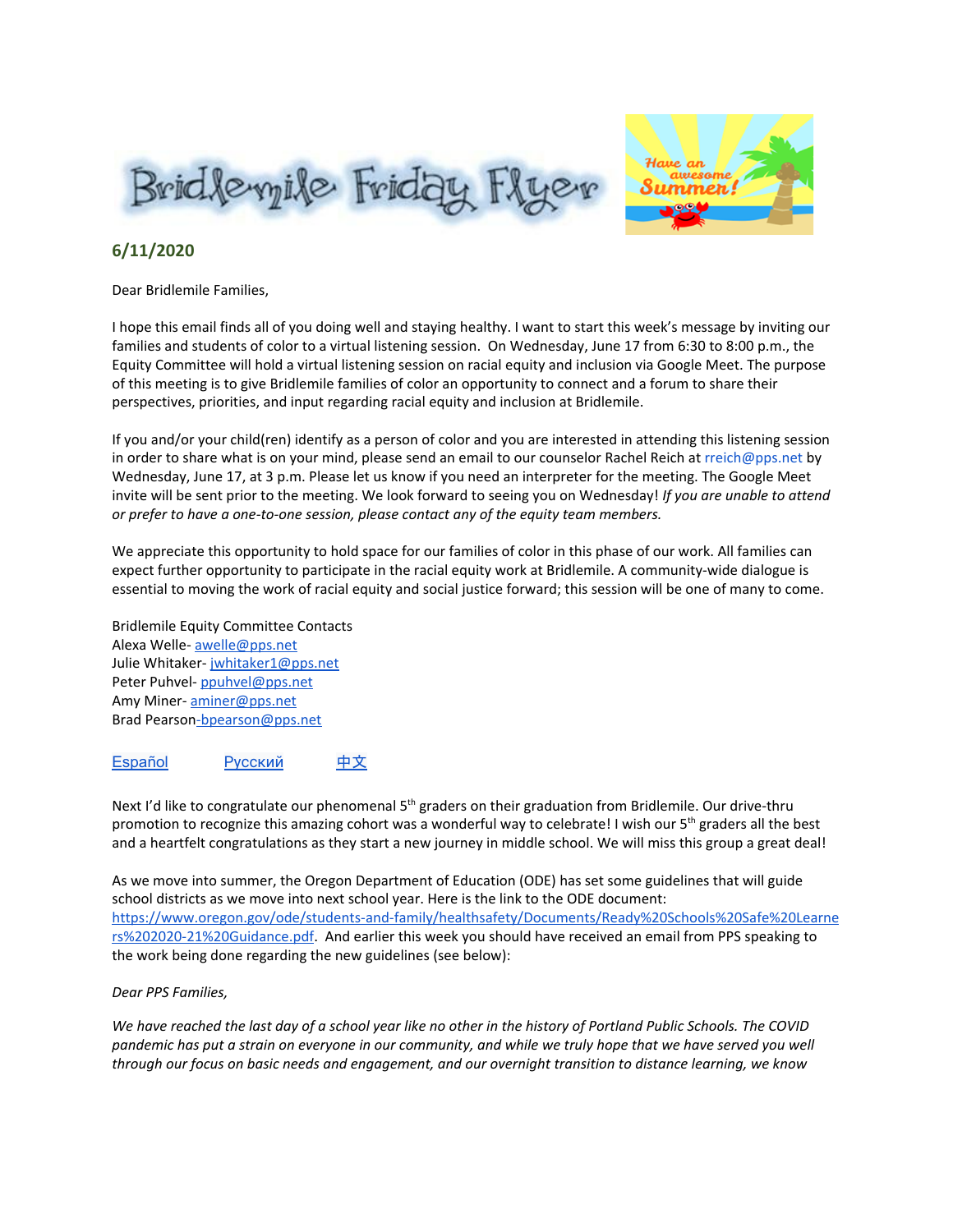there is much for us to learn. Thank you for the patience, understanding and flexibility you and your students have *shown over the last three months.*

District staff has been working and planning for the 2020-21 fall opening since March. We have considered and mapped out multiple scenarios for opening, given the number of variables at stake and the fact that situations *could change suddenly over the summer. We now await guidance this week from the Oregon Department of* Education. Once we have that guidance, we will work urgently to reconcile ODE's direction with our own plans and capabilities. We expect that by next week, we will begin reaching out directly to students, educators and families to *ask for your input, preferences and comfort level related to various possible scenarios.*

Please look for an email from us next week, as your perspective is critical to our ability to finalize our plans for fall. *Until then, we wish you a healthy and peaceful start to your summer.*

#### *[English](http://track.spe.schoolmessenger.com/f/a/CJ86-9qk5U-BEbpkQ-lirQ~~/AAAAAQA~/RgRgwkVLP0RcaHR0cHM6Ly93d3cucHBzLm5ldC9jbXMvbGliL09SMDE5MTMyMjQvQ2VudHJpY2l0eS9Eb21haW4vNC9GYWxsX01lc3NhZ2UtMDYuMTAuMTAtRW5nbGlzaC5wZGZXB3NjaG9vbG1CCgBGyxHhXpU3gENSEGtlbGx3b29kQHBwcy5uZXRYBAAAAAE~) | [Español](http://track.spe.schoolmessenger.com/f/a/UnrntIDITN8q5R6iWgE7rQ~~/AAAAAQA~/RgRgwkVLP0RcaHR0cHM6Ly93d3cucHBzLm5ldC9jbXMvbGliL09SMDE5MTMyMjQvQ2VudHJpY2l0eS9Eb21haW4vNC9GYWxsX01lc3NhZ2UtMDYuMTAuMTAtU3BhbmlzaC5wZGZXB3NjaG9vbG1CCgBGyxHhXpU3gENSEGtlbGx3b29kQHBwcy5uZXRYBAAAAAE~) | Ti*ế*[ng](http://track.spe.schoolmessenger.com/f/a/K1SD02cFYM3S_aYMNurgrw~~/AAAAAQA~/RgRgwkVLP0RfaHR0cHM6Ly93d3cucHBzLm5ldC9jbXMvbGliL09SMDE5MTMyMjQvQ2VudHJpY2l0eS9Eb21haW4vNC9GYWxsX01lc3NhZ2UtMDYuMTAuMTAtVmlldG5hbWVzZS5wZGZXB3NjaG9vbG1CCgBGyxHhXpU3gENSEGtlbGx3b29kQHBwcy5uZXRYBAAAAAE~) Vi*ệ*t |* [中文](http://track.spe.schoolmessenger.com/f/a/pR7MRAwsqTky9TkUADkyqA~~/AAAAAQA~/RgRgwkVLP0RcaHR0cHM6Ly93d3cucHBzLm5ldC9jbXMvbGliL09SMDE5MTMyMjQvQ2VudHJpY2l0eS9Eb21haW4vNC9GYWxsX01lc3NhZ2UtMDYuMTAuMTAtQ2hpbmVzZS5wZGZXB3NjaG9vbG1CCgBGyxHhXpU3gENSEGtlbGx3b29kQHBwcy5uZXRYBAAAAAE~) *|* [Русский](http://track.spe.schoolmessenger.com/f/a/sx3eqk7k8XAAtW6kEoHFCw~~/AAAAAQA~/RgRgwkVLP0RcaHR0cHM6Ly93d3cucHBzLm5ldC9jbXMvbGliL09SMDE5MTMyMjQvQ2VudHJpY2l0eS9Eb21haW4vNC9GYWxsX01lc3NhZ2UtMDYuMTAuMTAtUnVzc2lhbi5wZGZXB3NjaG9vbG1CCgBGyxHhXpU3gENSEGtlbGx3b29kQHBwcy5uZXRYBAAAAAE~) *| [Soomaali](http://track.spe.schoolmessenger.com/f/a/7AitgqbC5USLYsYLLfM4Qg~~/AAAAAQA~/RgRgwkVLP0RbaHR0cHM6Ly93d3cucHBzLm5ldC9jbXMvbGliL09SMDE5MTMyMjQvQ2VudHJpY2l0eS9Eb21haW4vNC9GYWxsX01lc3NhZ2UtMDYuMTAuMTAtU29tYWxpLnBkZlcHc2Nob29sbUIKAEbLEeFelTeAQ1IQa2VsbHdvb2RAcHBzLm5ldFgEAAAAAQ~~)*

Please watch your email for continuing updates on the 2020-2021 school year. Also I am working on staffing as it pertains specifically to Bridlemile. I will be finalizing our staffing allocation and will be in communication with more details soon.

Regarding the chalk work on our school building, it was removed today at the direction of the PPS Facilities department.

I know these past few months have been profoundly difficult for us as a school, a community, a city and a country. When I began at Bridlemile six years ago, an Equity Committee was not well established. Over the past 6 years, I worked with teachers to form a strong Bridlemile Equity Committee that has worked to present multiple training to staff on Critical Race Theory and examining the history of racism and the impact on our society and in our schools. Our Equity Committee also implemented work with focal students and developed plans to support students of color. We also had a Bridlemile Parents of Students of Color Group to help guide the equity work in our school and community. Our work is far from done and we hope you'll join us in this continued urgent effort. I've seen what racism has done to people I love, to the people in my life. I want to make sure nobody else has to feel the pain they did.

As we come to the end of this school year, I hope you and your family can find some quality time to connect. Please continue to take good care of yourselves and know I will be in communication around continued racial equity conversations we are planning, as well as information that pertains to next school year. Thank you for your dedication to make our Bridlemile community a place where racial equity is foundational and everyone in our school feels safe, has a voice and a sense of belonging.

Sincerely,

Brad Pearson

Principal

Bridlemile Elementary

#### *IMPORTANT DATES:*

| June 24       | OFFICE CLOSED for the Summer                                     |
|---------------|------------------------------------------------------------------|
| August 24     | <b>OFFICE REOPENS</b>                                            |
| September 2   | First Day of School for 1 <sup>st</sup> -5 <sup>th</sup> Graders |
| September 2-4 | Kindergarten Assessments                                         |
| September 8   | First Day of School Kindergarteners                              |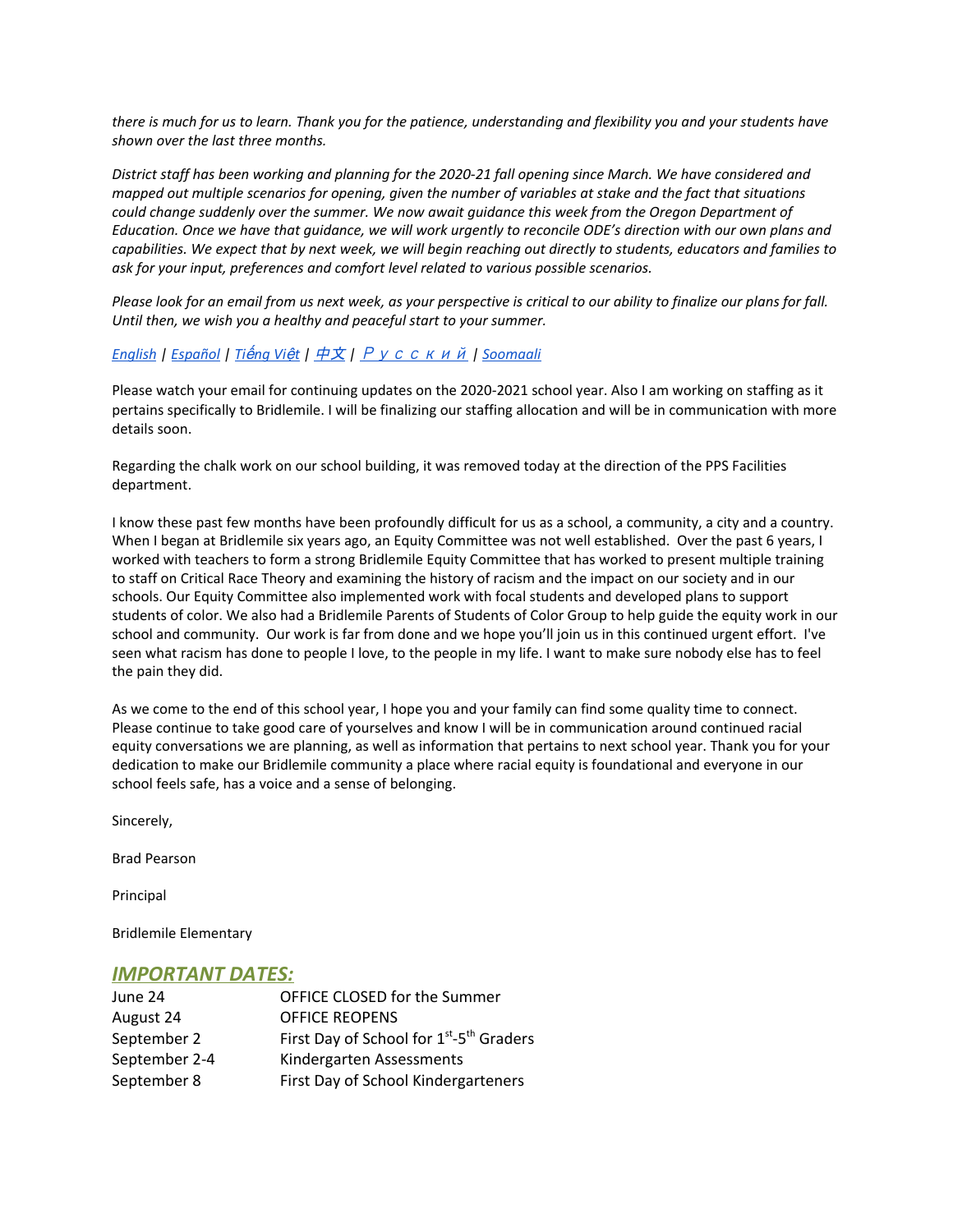# *WHAT'S NEW INSIDE THIS ISSUE*

- District News- Latest updates
- From the Office
- Counselor's Newsletter & goodbye message from Stephanie
- **PTA**

# *OUR BELOVED RETIRING TEACHERS*

Ms. Barlow created this amazing 'assignment' in the Distance Learning Classroom honoring our retiree's, check it out:

# School's Out for [Summer!](https://docs.google.com/presentation/d/1Y7agNypF-IrBKfkktOM4VtvoQbLuH9KFRj6rLlmkHPo/edit?usp=sharing)

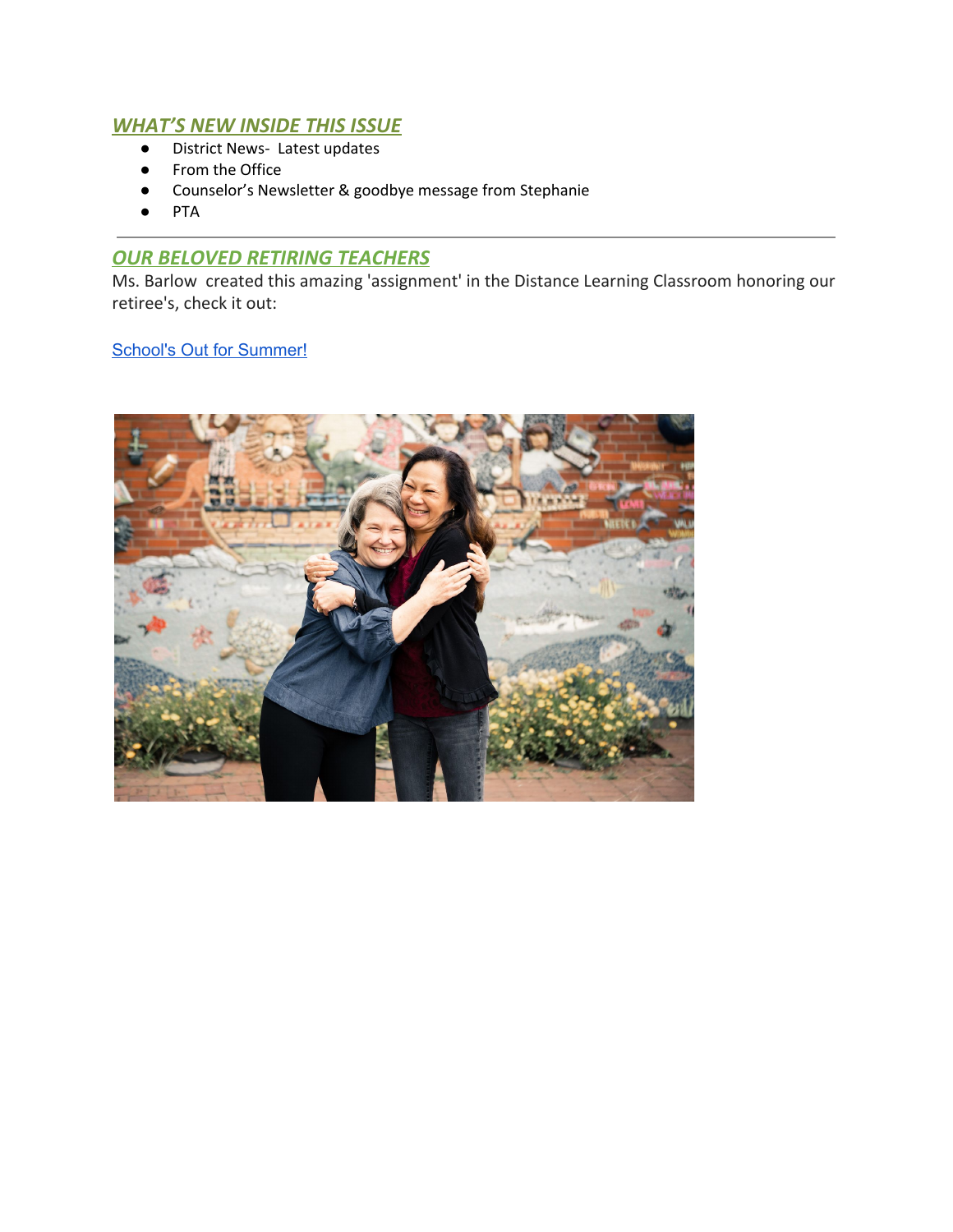

**FROM THE OFFICE**



Goodbye and best wishes to all our wonderful  $5^{\text{th}}$  graders! We know this was not the ending to the year we wanted but know that we will miss you and wish you all the best in middle school!!! Here's to a bright future!!



# **To all our volunteers, you are truly the BEST!!!!**

The entire Bridlemile staff would like to say thank you for everyone's hard work volunteering this year-everyone's efforts towards making Bridlemile the wonderful place that it is, is nothing short of AMAZING!!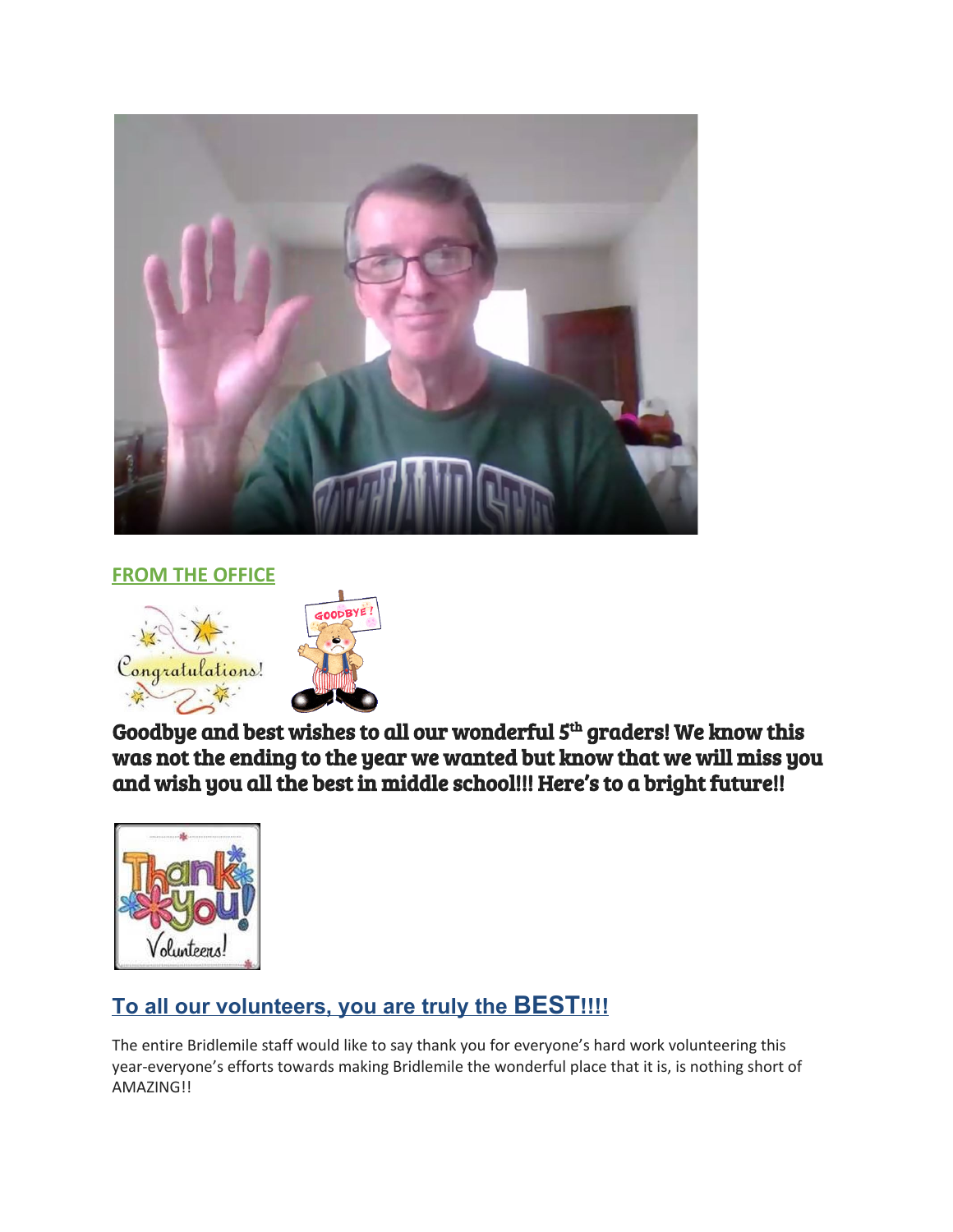- **Next Year Class Placements:** All families will receive their placement letters by **email** sometime in late August. Please notify the office via email of any changes/updates now and throughout the summer. **If you will be attending a different school please be sure to let the office know.**
- **Report Cards-** Will be mailed out next week.
- **● School Supplies for 2020-21**

Looking ahead to next year, we are providing our updated [2020-21 School Supply List.](https://drive.google.com/file/d/1nY0suHKBHvRRskMNXQaK6m1NmQ1DsMrT/view?usp=sharing) Each list is specific to grade level. There are several options for purchasing school supplies this year:

- Take your school supply list to your local grocery store, big box store, Amazon, etc. and purchase at your convenience.
- School supplies can be purchased online in packaged kits that ship directly to Bridlemile by going to [www.schoolhousesupplies.org/online](http://www.schoolhousesupplies.org/online). \$5 discounts are offered if you order before July 11th. The deadline to order is August 1st and proceeds support the local nonprofit Schoolhouse Supplies. See attached flyer for details and please note this is a custom built product and all sales are final.
- **● If you would like to provide school supplies for a student in need, please feel free to purchase additional supplies from the store when you purchase your child's supplies and bring them to your classroom teacher.**
- **● You may also purchase additional school supply kits online at [www.schoolhousesupplies.org/online](http://www.schoolhousesupplies.org/online). When ordering an extra kit:**
	- **1. Select the grade,**
	- **2. Enter "Principal" for the first name,**
	- **3. Enter "Kit" for the last name.**

Should PPS continue distance learning in the 2020-2021 school year, we will arrange for school supply kits to be picked up or delivered to homes.

# **COUNSELOR'S CORNER**

Hats off to Bridlemile families from Counselor Stephanie!

Almost overnight you went from classroom learning to distance learning from inside your own home. New schedules, new technology and so much more. I too delivered social emotional learning in different ways this year. My heart sits a bit heavier today because this is my farewell to Bridlemile. My time with you was brief, but meaningful for me. I send a safe hug to all the families and staff who welcomed me with open arms. Although I predominantly worked with kindergarten and first grade students I want all students to know that I saw you,I thought about you and I wondered how you were doing. The state of our world reminds us of the importance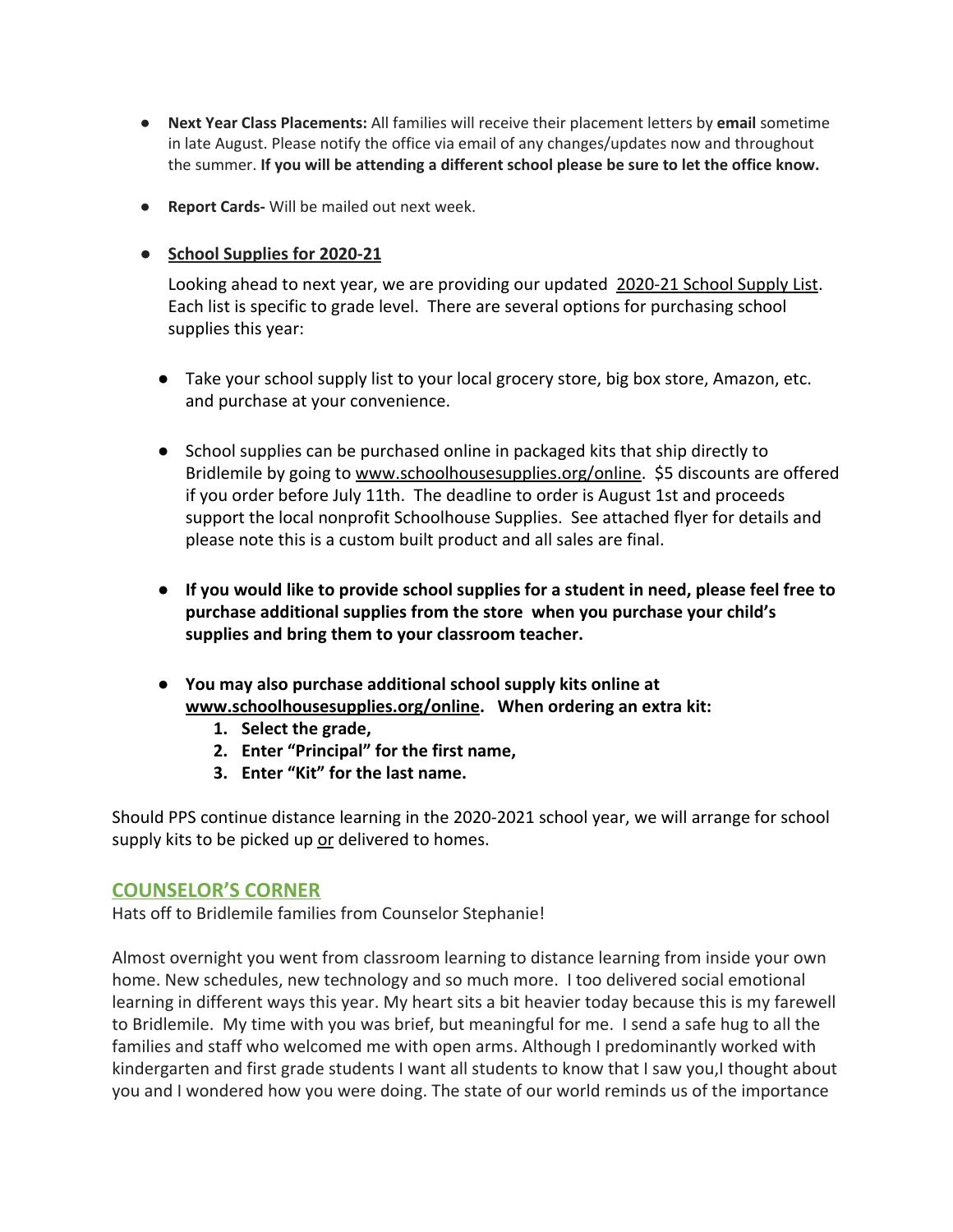of connection and I would love to stay in touch. I leave you with a Skating into Summer video and a thank you for enriching my life. Sincerely,



Stephanie

**Movie on 5-30-20 at 1.56 [PM.mov](https://drive.google.com/file/d/1XKjbMWRs2_BHSYDG1e61Olx-a6_p97-f/view?usp=drive_web)**

[Counselor's](https://docs.google.com/document/d/1NgnWsWIsHDVIBEQIyxqOK4HYPPhjvFim8wXsAQ_US4s/edit?usp=sharing) Newsletter 6/11/20

# **FROM MR. STENGER-TECHNOLOGY NEWS**

Please see the attached message from Mr. Stenger regarding a class selection issue in Seesaw.

## **Class [selection](https://docs.google.com/presentation/d/1i0HhzlF50IGHUFA4HJ6NVnZ7tvf266QenjkXEOzxkVA/edit?usp=drive_web) in Seesaw**

## **LIBRARY NEWS**

Multnomah County Summer Reading Program is online this summer! More information will be posted in your child's SeeSaw or Google Classroom on June 1st. You can also check out this link <https://multcolib.org/summer-reading> . Adults can also participate! Happy reading!

## **PTA NEWS**

**On-line shopping?** When you shop on **AmazonSmile** (rather than Amazon.com), the AmazonSmile Foundation will donate 0.5% of the purchase price of eligible products to the charitable organization of your choice. Select the Bridlemile Foundation or Bridlemile PTA to support our school. <https://smile.amazon.com/> for details and how to sign up. To set up the program on your mobile device [Amazon Smile Mobile App](https://www.amazon.com/b/ref=smi_www_sma_promo_go_smi_g8881249860?node=15576745011&pf_rd_p=4814960668881249860&pf_rd_s=smile-campaign&pf_rd_t=4201&pf_rd_i=navbar-4201&pf_rd_m=ATVPDKIKX0DER&pf_rd_r=FZKY6YK6YD2RS5MCCJWD)

## **SCHOOL CLUSTER NEWS**

Registration for Lincoln Youth Football in the fall (flag or tackle) is now open Lincoln Youth Football Families,

We wanted to provide you with a few updates on the upcoming football season. *Lincoln Youth* Football is still moving forward with plans for a normal season this Fall, we are working on contingency plans should we need to make changes and will keep everyone informed as we learn more. The most current information will also be posted on our website and social media channels.

## **Registration for the 2020 season is open:**